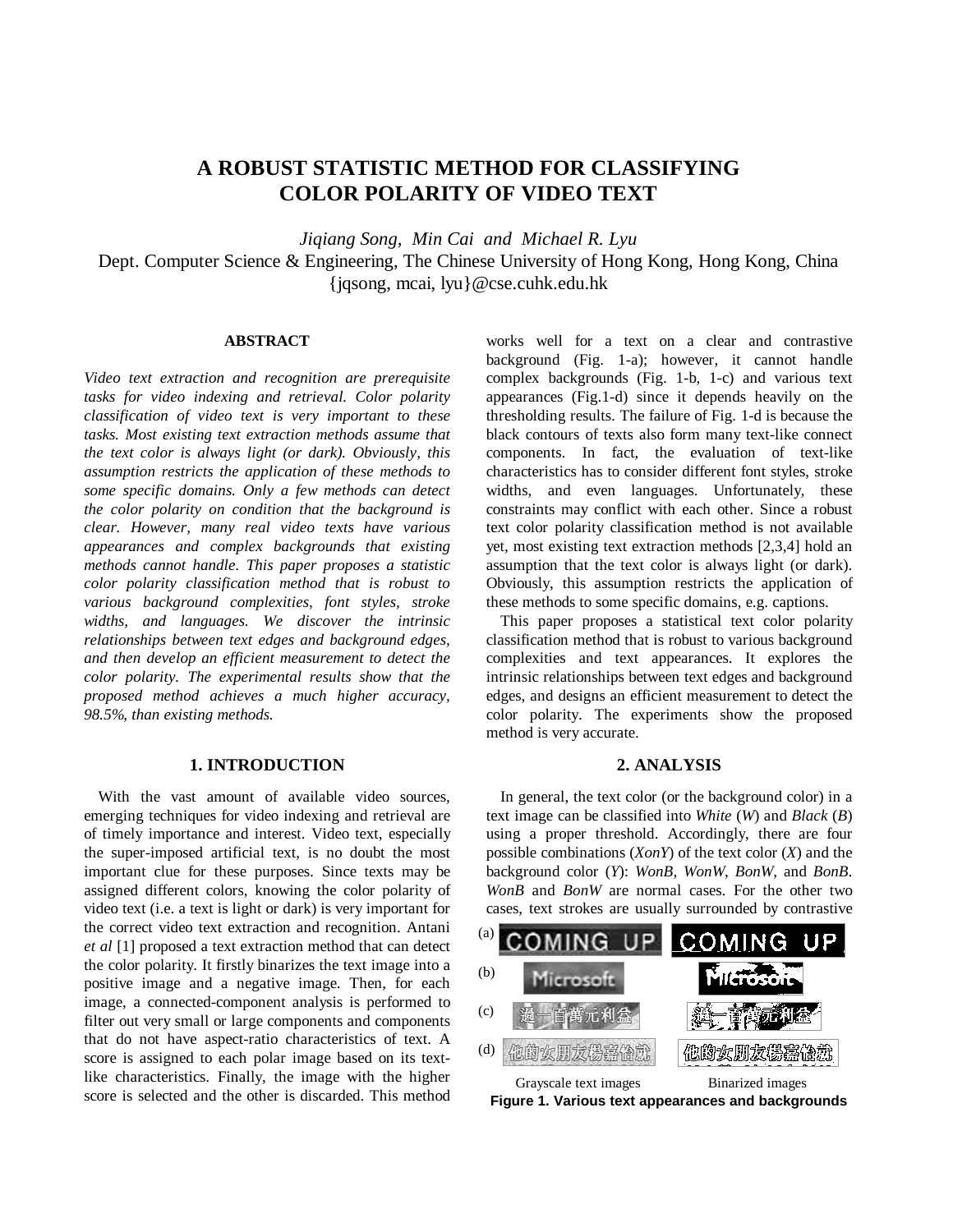

contours to be distinguished. **Figure 2. Original images (a), (c) and edges (b), (d)**

A robust color polarity classification method must rely on a feature independent of background complexities, font styles, stroke widths and languages. Edge is eligible since a text must have a certain contrast against its background. We found that, in a binarized text image, the number of white edges  $(N_w)$  and the number of black edges  $(N_b)$  have intrinsic relationships with the text polarity. For example, Figure 2-a and 2-c show a black character 'O' on a white background (the *BonW* case) and on a black background (the *BonB* case), respectively. Their edges are shown in Fig. 2-b and 2-d, respectively, where white edges are in white, black edges in black and non-edges in gray. In Fig. 2-b,  $N_b$  is similar to  $N_w$ , while in Fig. 2-d,  $N_b$  is nearly twice as  $N_w$ . For the *WonB* case and the *WonW* case, we can find analogical relationships. More characters in a text string, more reliable this relationship is. Therefore, we can utilize this statistic property to detect text color polarity.

## **3. ALGORITHM**

The proposed algorithm takes a grayscale text image as input. The output color polarity is either *Black* or *White*. Its seven steps will be described in the processing order.

## **3.1. Thresholding**

For binarization, we employ the Otsu method [5] to find the best threshold according to the grayscale histogram of the text image. In the binary image, the value of a black pixel is 0 and that of a white pixel is 1.

#### **3.2. Edge detection**

All pixels in the binary image are classified into black edges, white edges and non-edges. We use two 3×3 convolution kernels [6] to detect edges (Fig. 3).



#### **Figure 3. Edge detection kernels**

 $K_w(x, y)$  is for white edges, while  $K_b(x, y)$  is for black edges. A pixel  $(x, y)$  is classified as follows:

$$
P(x, y) = \begin{cases} \nWhite\_Edge, & K_w(x, y) > 0 \\ \nBlack\_Edge, & K_b(x, y) > 0 \\ \nNon\_Edge, & K_w(x, y) \le 0 \text{ and } K_b(x, y) \le 0 \n\end{cases}
$$

#### **3.3. First ratio calculation**

After the edge detection, we obtain the number of white edges and that of black edges, i.e.  $N_w$  and  $N_b$ . We then define the ratio of them as the first ratio,

$$
R_1 = \frac{N_w}{N_b} \, .
$$

*R*<sup>1</sup> can distinguish the *WonW* case from the *BonB* case, since the number of background edges is surely more than the number of text edges but less than twice of it. For the former,  $R_1$  is larger than 1 and smaller than 2, while for the latter,  $R_1$  is smaller than 1 and larger than 0.5. However, *R*1s for both *WonB* and *BonW* cases are near 1. Therefore,  $R_1$  itself is not sufficient for the classification.

### **3.4. Outmost edge removal**

The edge distributions inside characters are too complex to analyze due to unknown stroke structures. However, for each character or a group of connected characters, it is safe to say that most of the outmost edges belong to the background color. Therefore, if the outmost edges are removed correctly, the change of  $N_w$  and  $N_b$  will be a good indication to the color polarity.

Since there is no guarantee that the edge of a character is closed, the contour following method cannot be used to remove the outmost edges. Instead, we remove them by the inward scanning (Fig. 4).





Fig. 4-b shows the edge map of a binarized text image (Fig. 4-a), whose size is *width*×*height*. Non-edge pixels are in gray color. Firstly, the edge image is horizontally divided by  $\{x_0, x_1, \ldots, x_n\}$ , where  $x_i \in [0, width]$  is located from the vertical projection of the edge map (Fig. 4-c). The midpoint of each absolute valley becomes *x*i.

Then, in each rectangle  $Rect_i$  (i=0..n-1) constructed by *y*=0, *y*=*height*, *x*=*x*<sub>i</sub>, and *x*=*x*<sub>i+1</sub>, we perform the inward scanning from four sides, as shown in Fig. 4-d. In each scan line, the first encountered edge pixel is removed.

After all rectangles have been processed, most outmost edges are removed (Fig. 4-e).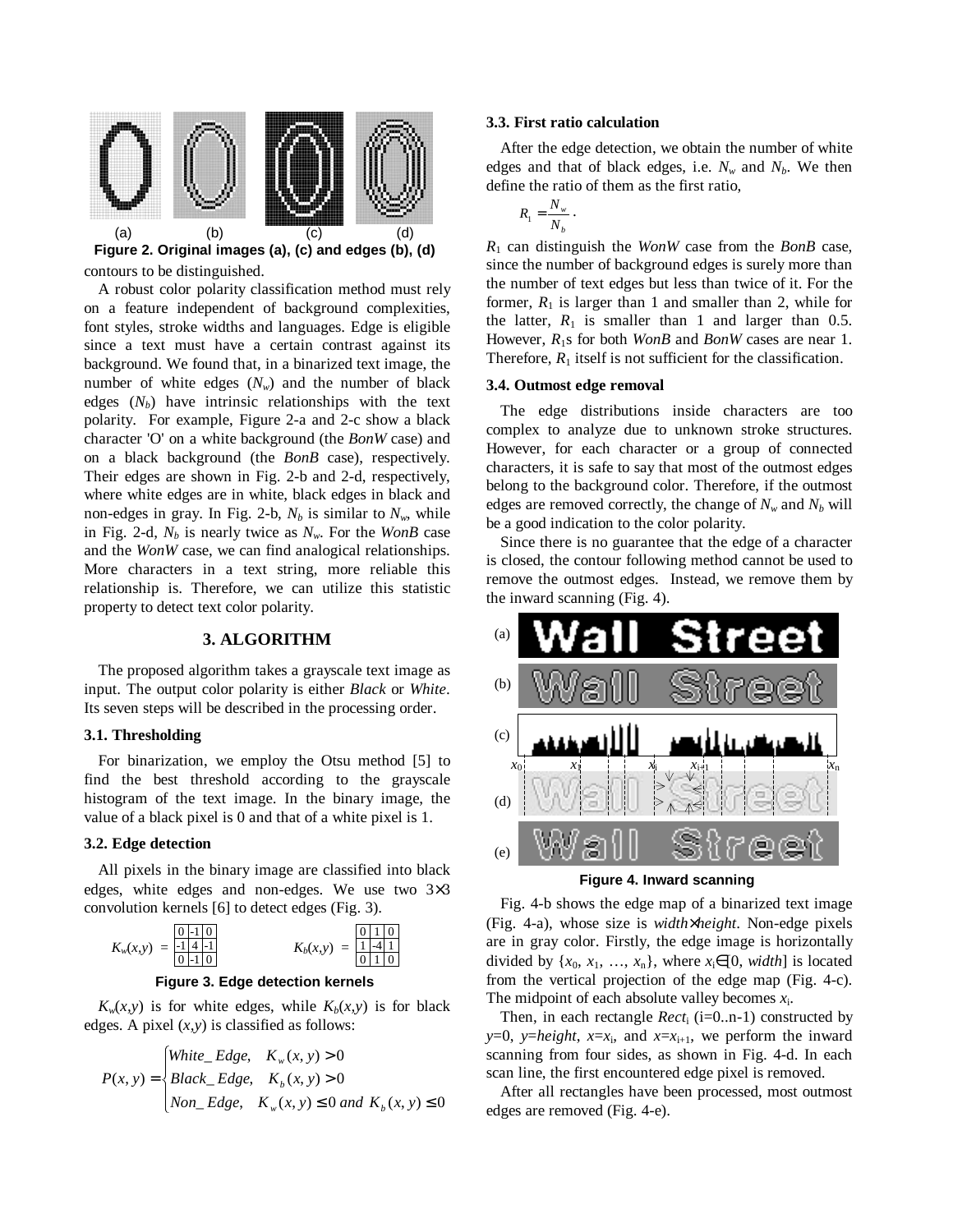#### **3.5. Second ratio calculation**

The current number of white edges and that of black edges are denoted by  $N_w$ ' and  $N_b$ ', respectively. We define the ratio of them as the second ratio,

$$
R_2 = \frac{N_w}{N_b}.
$$

Now, *R*<sup>2</sup> can distinguish the *WonB* case from the *BonW* case. For the former, most of the removed outmost edges are black; therefore,  $R_2$  increases from  $R_1$  to be significantly larger than 1. Contrarily,  $R_2$  decreases from  $R_1$  to be significantly smaller than 1 for the latter. For the other two cases, the changes from  $R_1$  to  $R_2$  also provide more evidences for the classification.

#### **3.6. Ratio variation normalization**

If the background color is pure, the four cases can be classified by the two-level classification of  $R_1$  and  $R_2$ , as shown in the first two rows in Table 1.

| Case<br><b>Item</b> | <b>BonW</b>   | Won W            | <b>BonB</b>        | <b>WonB</b>   |
|---------------------|---------------|------------------|--------------------|---------------|
| $R_1$               | $R_1 \cong 1$ | $1 < R_1 \leq 2$ | $0.5 \leq R_1 < 1$ | $R_1 \cong 1$ |
| $R_2$               | $R_2 < 1$     | $R_2 \cong 1$    | $R_2 \cong 1$      | $R_2>>1$      |
| $\Delta R$          | $Large-$      | $Small-$         | $Small +$          | $Large +$     |

**Table 1. Ratio variations of four cases**

But, in real video, the backgrounds of many texts are complex, i.e. containing both white color and black color. Considering the complex background, it is not easy to find an absolute threshold between "larger than 1"and "near 1". Another difficulty is that  $R_2$  is unbounded. However, the change from  $R_1$  to  $R_2$  is a relative value; therefore, it is more reliable. We thus define the normalized ratio variation as follows:

$$
\Delta R = \frac{R_2 - R_1}{\max(R_1, R_2)}, \quad -1 \le \Delta R \le 1.
$$

The theoretical estimation of ∆*R* for the four cases is listed in the last row of Table 1. Due to the background complexity, we cannot expect a clear separation between adjacent cases in the 1D ∆*R* dimension. To clear the ambiguities at the borders of two adjacent cases in the ∆*R* dimension, i.e., "Large −" to "Small −", "Small −" to "Small +", and "Small +" to "Large +",  $R_1$  is taken into account since it is bounded. We expect that the four cases have separate distributions in the  $R_1$ -to- $\Delta R$  space (0< $R_1$ )  $≤2$ , -1≤ Δ*R* ≤1). We select 200 training text images to check their distributions. The result is shown in Figure 5.

## **3.7. Color polarity classification**

Figure 5 confirms that the four cases are separated in the 2D  $R_1$ -to- $\Delta R$  space. There is a clear gap between the *BonW* case and the *WonW* case. Since they are slightly overlapped in horizontal direction, we use a pair of thresholds  $(T_{II} = -0.25, T_{lh} = -0.15)$  to classify them. In the



critical part between  $T_{1l}$  and  $T_{lh}$ , a vertical threshold  $(T_{1v}$ =1.2) can distinguish them clearly.

The line ∆*R*=0 separates the *WonW* case from the right two cases completely. But, the *BonB* case and the *WonB* case have a relatively wide overlapping part. We use another pair of thresholds  $(T_{2l} = 0, T_{2h} = 0.35)$  to classify these three cases.  $T_{2l}$  can distinguish the *WonW* case from the other two cases. In the critical part between  $T_{2l}$  and  $T_{2h}$ , a vertical threshold  $(T_{2v} = 0.8)$  can separate the *BonB* case from the *WonB* case clearly.

One may question that the *WonB* case tends to reach the *WonW* case. This may happen when the background contains many noises. However, we do not treat it as a problem since the misclassification between the *WonW* case and the *WonB* case does not affect the output of color polarity. They both output the *White* polarity.

Based on the above analysis and the thresholds obtained from the training data, the color polarity classification can be implemented efficiently as Figure 6.



**Figure 6. Color polarity classification**

#### **4. EXPERIMENTAL RESULTS**

To test the accuracy of the proposed text color polarity classification method, we collect another 200 text images as the testing data. These images include different combinations of text color and background color, various